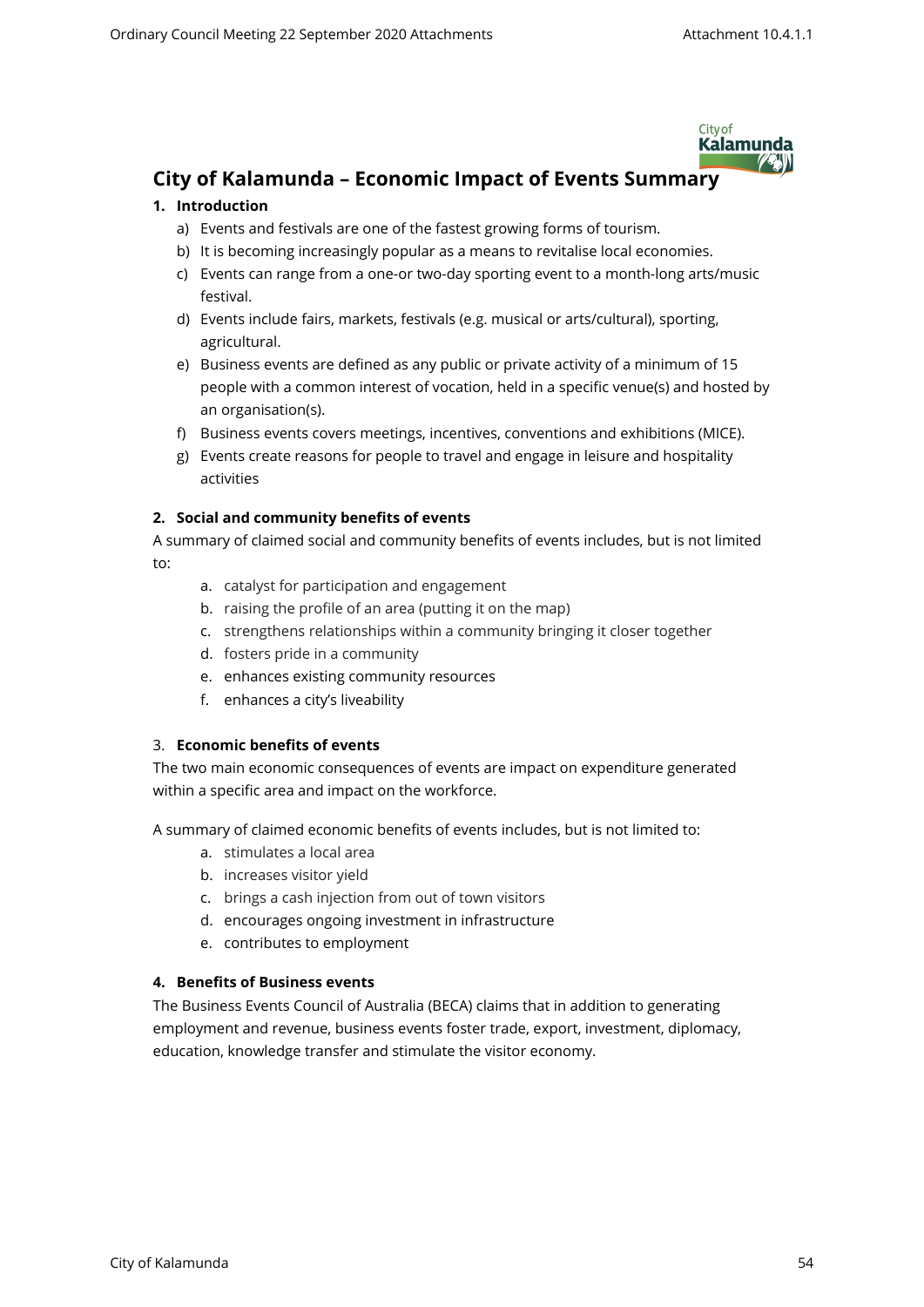

## **5. Measuring Economic Impacts of Events**

- a) The inputs required to determine economic impacts of events are:
	- i. Number of attendees
	- ii. Duration of event
	- iii. Estimated expenditure per attendee
- b) It may be useful to classify events in order against criteria (timing of the event, location of event or event theme) to assess economic performance.
- c) The City of Kalamunda has at its' disposal, online economic calculators for estimating the economic impact of events in terms of contribution to Gross Regional Product (GRP) and jobs. These are available on the public facing City website and assistance can be sought from the Economic Development specialist.

# **6. City of Kalamunda Event Impact Case Studies**

- a) A number of actual City of Kalamunda Events have been used as the basis for economic impact scenarios and are summarised in below with more detail presented in Appendix One.
- b) **Corymbia Festival.** Based on an estimated attendance of 5000:
	- i. Using a daily rate of \$95 per attendee, it is calculated as an increase in the economic output for the City of Kalamunda of \$645,000 with the addition of 8.8 annual local jobs.
	- ii. Using a daily rate of \$50 per attendee it is calculated as an increase in the economic output for the City of Kalamunda of \$340,000 with the addition of 4.6 annual local jobs.
- c) **Summer Series Movies.** The economic impact of one movie with an attendance of 500 and an estimated daily expenditure of \$50 per attendee is calculated as an increase in the economic output for the City of Kalamunda of \$34,000 with the addition of 0.5 annual local jobs. Multiplied by the showing of five films would create a total economic impact of \$170,000 with the addition of 2.5 annual local jobs.

# **7. Other factors for consideration**

- a) Factors that can influence the success of an event include when it is held, where it is held and what type of event it is.
- b) The scale of an event has a direct relationship with the scale of the impacts.
- c) Research suggests participant-based events (e.g. fun runs, markets) may yield greater expenditure per person than spectator-based events.
- d) A well-planned, vibrant and appealing annual events calendar can more evenly distribute major events throughout the year and create demand for accommodation and visitor services outside seasonal peak periods.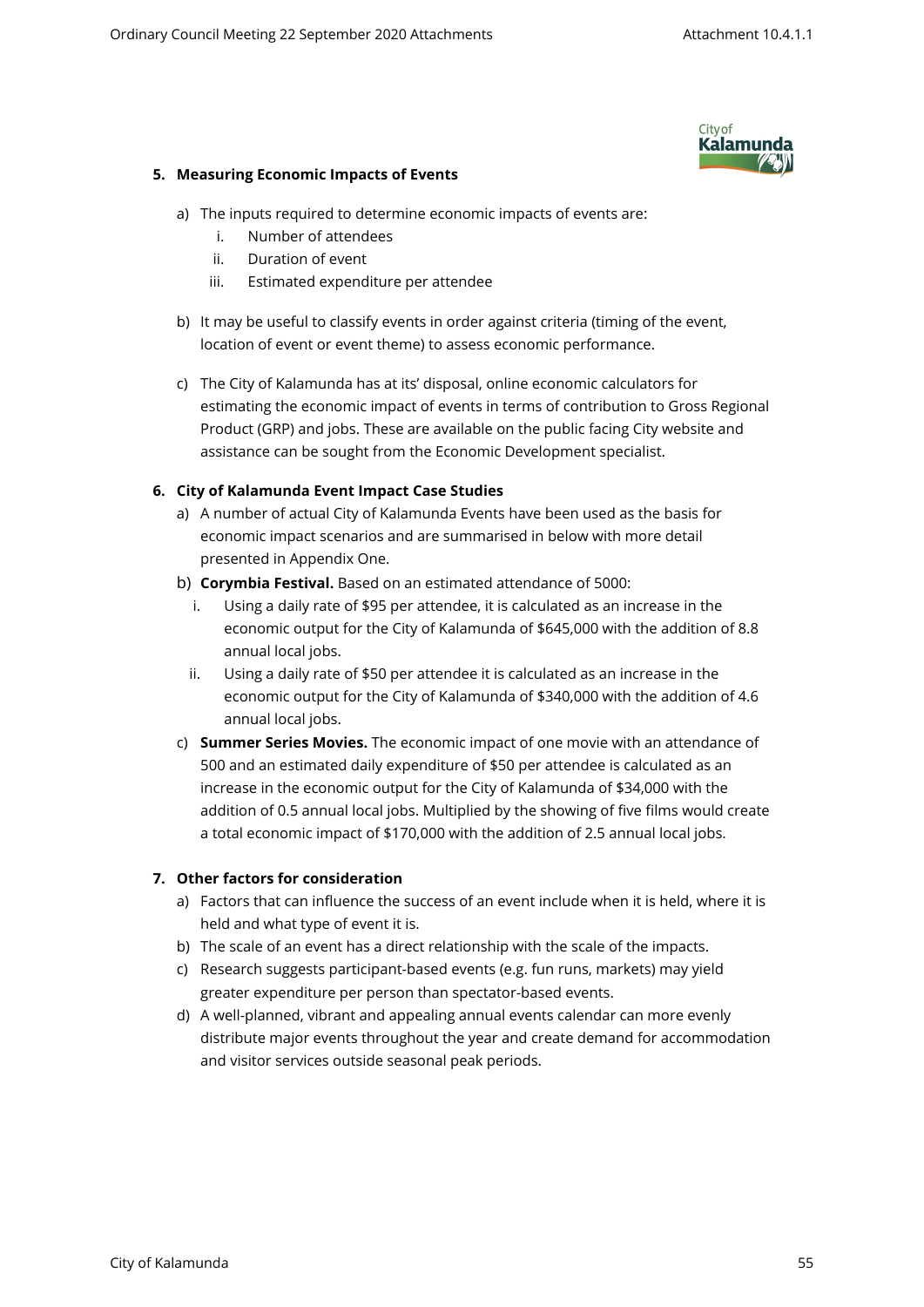

## **Appendix One**

| Scenario 1: (average daily spend of \$95 per attendee)<br>City of Kalamunda - Corymbia Festival - Modelling the effect of \$475,000 (5000 x \$95) from an<br>Arts and Heritage event with Local significance. |             |                  |                             |                                       |
|---------------------------------------------------------------------------------------------------------------------------------------------------------------------------------------------------------------|-------------|------------------|-----------------------------|---------------------------------------|
|                                                                                                                                                                                                               | Output (\$) | Value-added (\$) | Local Jobs<br>(annual jobs) | <b>Resident Jobs</b><br>(annual jobs) |
| Direct impact                                                                                                                                                                                                 | 432,250     | 229,880          | 8.0                         |                                       |
| Industrial impact                                                                                                                                                                                             | 142.786     | 72.226           | 0.6                         |                                       |

Consumption impact  $\begin{array}{|c|c|c|c|c|c|c|c|} \hline \end{array}$  70,373 30,301 0.2

#### **Scenario 1 Summary**

**Total impact on City of Kalamunda economy**

The economic impact of the Corymbia Festival with an attendance of 5,000 and an estimated daily expenditure of \$95 per attendee is calculated as an increase in the economic output for the City of Kalamunda of \$645,409 with the addition of 8.8 annual local jobs.

**\$645,409 332,407 8.8**

| Scenario 2: (average daily spend of \$50 per attendee)<br>City of Kalamunda - Corymbia Festival - Modelling the effect of \$250,000 from an Arts and<br>Heritage event with Local significance |             |                  |                             |                                       |
|------------------------------------------------------------------------------------------------------------------------------------------------------------------------------------------------|-------------|------------------|-----------------------------|---------------------------------------|
|                                                                                                                                                                                                | Output (\$) | Value-added (\$) | Local Jobs<br>(annual jobs) | <b>Resident Jobs</b><br>(annual jobs) |
| Direct impact                                                                                                                                                                                  | 227,500     | 120,989          | 4.2                         |                                       |
| Industrial impact                                                                                                                                                                              | 75,150      | 38,014           | 0.3                         |                                       |
| Consumption impact                                                                                                                                                                             | 37,038      | 15,948           | 0.1                         |                                       |
| <b>Total impact on City of</b><br>Kalamunda economy                                                                                                                                            | \$339,689   | 174.951          | 4.6                         |                                       |

#### **Scenario 2 Summary**

The economic impact of the Corymbia Festival with an attendance of 5,000 and an estimated daily expenditure of \$50 per attendee is calculated as an increase in the economic output for the City of Kalamunda of \$339,689 with the addition of 4.6 annual local jobs.

| Scenario 3 (average daily spend of \$50 per attendee)<br>City of Kalamunda - Summer Movie Series One Movie - Modelling the effect of \$25,000 from an<br>Arts and Heritage event with Local significance |             |                  |                             |                                       |
|----------------------------------------------------------------------------------------------------------------------------------------------------------------------------------------------------------|-------------|------------------|-----------------------------|---------------------------------------|
|                                                                                                                                                                                                          | Output (\$) | Value-added (\$) | Local Jobs<br>(annual jobs) | <b>Resident Jobs</b><br>(annual jobs) |
| Direct impact                                                                                                                                                                                            | 22,750      | 12,099           | 0.4                         |                                       |
| Industrial impact                                                                                                                                                                                        | 7,515       | 3,801            | 0.0                         |                                       |
| Consumption impact                                                                                                                                                                                       | 3,704       | 1,595            | 0.0                         |                                       |
| <b>Total impact on City of</b><br>Kalamunda economy                                                                                                                                                      | 33,969      | 17,495           | 0.5                         |                                       |